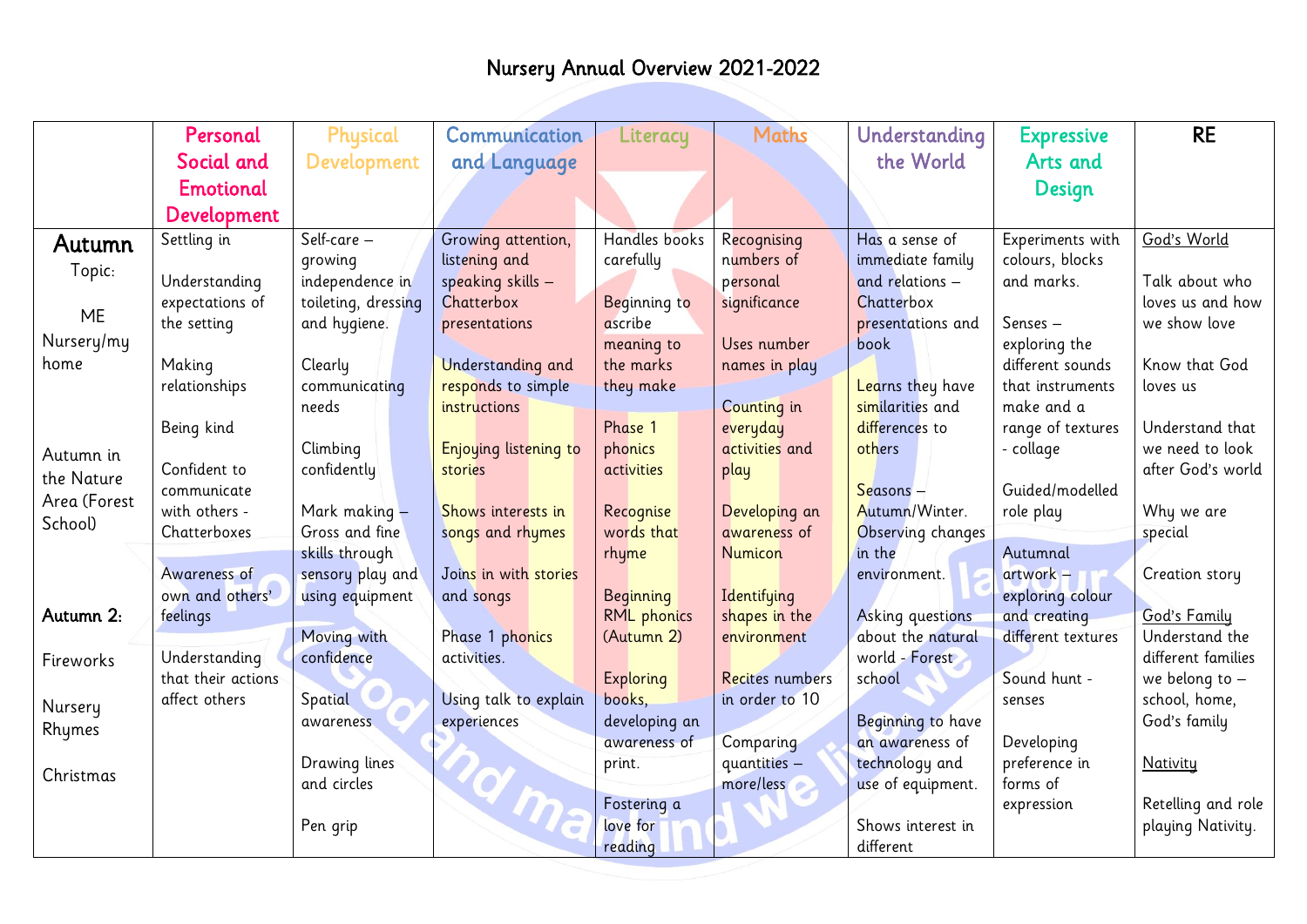| <b>RE</b><br>Personal<br><b>Maths</b><br>Physical<br>Communication<br>Understanding<br><b>Expressive</b><br>Literacy<br>Social and<br>Development<br>the World<br>Arts and<br>and Language<br><b>Emotional</b><br>Design<br>Development<br>Getting to know<br>Able to talk about<br>Christmas role<br>Beginning to<br>Securing tripod<br>Can connect ideas<br>Practising<br>Beginning to<br>Jesus<br>Spring<br>accept the needs<br>when retelling past<br>recognise<br>Christmas<br>play based on<br>letter<br>grip<br>of others<br>numerals 1-5<br>first hand<br>To understand<br>formation<br>events.<br>experiences<br>Topics:<br>that Jesus loved<br>Can copy some<br>experiences<br>letters from their<br>Identifying<br>us all and we<br>Showing care<br>Continuing<br>Increasing<br>and concern for<br>vocabulary from<br>and building<br>shapes and<br>Shows care and<br>Making<br>should respect<br>name<br>Spring 1:<br>on RML<br>experience and<br>using them for<br>concern for the<br>each other<br>others<br>instruments<br>Transport &<br>conversations with<br>Experiments with<br>phonics<br>$environment -$<br>purpose<br>Emergency<br>Can compliment<br>Matching and<br>moving<br>knowledge<br>To understand<br>others<br>growing<br>vehicles/<br>that Jesus<br>and praise one<br>rhythmically<br>and<br>Comparative<br>comparing<br>showed he was<br>Responding to 2-<br>language<br>Talk about why<br>instrument<br>another<br>application<br>People who<br>Moves with<br>things happen and<br>God's Son<br>part instructions<br>through play<br>sounds<br>help $us -$<br>Identifying<br>confidence within<br>how things work<br>through his<br>occupations<br>initial sounds<br>Can talk about<br>Ordering items<br>Easter artwork<br>a range of space<br>Listening to others<br>miracles.<br>in the<br>themselves<br>and equipment<br>in small group<br>Shows interest in<br>by length<br>in words<br>different<br>Chooses<br>situations<br>Sorrow and Joy<br>positively<br>community<br>Independence in<br><b>Attributes</b><br>particular colours<br>Revising<br>occupations and<br>Taking steps to<br>self-care<br>knowledge of<br>ways of life<br>Questioning why<br>for purpose -<br>Begin to<br>meaning to<br>resolve conflict<br>People Who Help<br>People Who Help<br>things happen<br>the marks<br>number through<br>recognise our<br>Shape<br>Understanding of<br>Us<br>Us vehicles<br>independently<br>they make<br>actions can upset<br>songs<br>Trilogy<br>healthy practices<br>Explaining how<br>others<br>Beginning to be<br>with regards to<br>Chooses<br>Building on<br>Understanding<br>things work<br>Knows there are<br>able to solve<br>numicon skills -<br>things that make<br>different media<br>To understand<br>diet, exercise and<br>favourite story<br>Spring 2:<br>Able to follow a<br>problems<br>understanding<br>them unique<br>can be combined<br>that we need to<br>hygiene<br>independently<br>story without<br>Know that<br>different<br>say sorry and<br>to create a new<br>Feelings<br>Understanding<br>effect - collage (3<br>forgive those who<br>pictures or prompts<br>print carries<br>representations |  |              | Joining in<br>with familiar<br>stories | occupations and<br>ways of life. |       |  |
|-------------------------------------------------------------------------------------------------------------------------------------------------------------------------------------------------------------------------------------------------------------------------------------------------------------------------------------------------------------------------------------------------------------------------------------------------------------------------------------------------------------------------------------------------------------------------------------------------------------------------------------------------------------------------------------------------------------------------------------------------------------------------------------------------------------------------------------------------------------------------------------------------------------------------------------------------------------------------------------------------------------------------------------------------------------------------------------------------------------------------------------------------------------------------------------------------------------------------------------------------------------------------------------------------------------------------------------------------------------------------------------------------------------------------------------------------------------------------------------------------------------------------------------------------------------------------------------------------------------------------------------------------------------------------------------------------------------------------------------------------------------------------------------------------------------------------------------------------------------------------------------------------------------------------------------------------------------------------------------------------------------------------------------------------------------------------------------------------------------------------------------------------------------------------------------------------------------------------------------------------------------------------------------------------------------------------------------------------------------------------------------------------------------------------------------------------------------------------------------------------------------------------------------------------------------------------------------------------------------------------------------------------------------------------------------------------------------------------------------------------------------------------------------------------------------------------------------------------------------------------------------------------------------------------------------------------------------------------------------------------------------------------------------------------------------------------------------------------------------------------------------------------------------------------|--|--------------|----------------------------------------|----------------------------------|-------|--|
|                                                                                                                                                                                                                                                                                                                                                                                                                                                                                                                                                                                                                                                                                                                                                                                                                                                                                                                                                                                                                                                                                                                                                                                                                                                                                                                                                                                                                                                                                                                                                                                                                                                                                                                                                                                                                                                                                                                                                                                                                                                                                                                                                                                                                                                                                                                                                                                                                                                                                                                                                                                                                                                                                                                                                                                                                                                                                                                                                                                                                                                                                                                                                                         |  |              |                                        |                                  |       |  |
|                                                                                                                                                                                                                                                                                                                                                                                                                                                                                                                                                                                                                                                                                                                                                                                                                                                                                                                                                                                                                                                                                                                                                                                                                                                                                                                                                                                                                                                                                                                                                                                                                                                                                                                                                                                                                                                                                                                                                                                                                                                                                                                                                                                                                                                                                                                                                                                                                                                                                                                                                                                                                                                                                                                                                                                                                                                                                                                                                                                                                                                                                                                                                                         |  |              |                                        |                                  |       |  |
|                                                                                                                                                                                                                                                                                                                                                                                                                                                                                                                                                                                                                                                                                                                                                                                                                                                                                                                                                                                                                                                                                                                                                                                                                                                                                                                                                                                                                                                                                                                                                                                                                                                                                                                                                                                                                                                                                                                                                                                                                                                                                                                                                                                                                                                                                                                                                                                                                                                                                                                                                                                                                                                                                                                                                                                                                                                                                                                                                                                                                                                                                                                                                                         |  |              |                                        |                                  |       |  |
|                                                                                                                                                                                                                                                                                                                                                                                                                                                                                                                                                                                                                                                                                                                                                                                                                                                                                                                                                                                                                                                                                                                                                                                                                                                                                                                                                                                                                                                                                                                                                                                                                                                                                                                                                                                                                                                                                                                                                                                                                                                                                                                                                                                                                                                                                                                                                                                                                                                                                                                                                                                                                                                                                                                                                                                                                                                                                                                                                                                                                                                                                                                                                                         |  |              |                                        |                                  |       |  |
|                                                                                                                                                                                                                                                                                                                                                                                                                                                                                                                                                                                                                                                                                                                                                                                                                                                                                                                                                                                                                                                                                                                                                                                                                                                                                                                                                                                                                                                                                                                                                                                                                                                                                                                                                                                                                                                                                                                                                                                                                                                                                                                                                                                                                                                                                                                                                                                                                                                                                                                                                                                                                                                                                                                                                                                                                                                                                                                                                                                                                                                                                                                                                                         |  |              |                                        |                                  |       |  |
|                                                                                                                                                                                                                                                                                                                                                                                                                                                                                                                                                                                                                                                                                                                                                                                                                                                                                                                                                                                                                                                                                                                                                                                                                                                                                                                                                                                                                                                                                                                                                                                                                                                                                                                                                                                                                                                                                                                                                                                                                                                                                                                                                                                                                                                                                                                                                                                                                                                                                                                                                                                                                                                                                                                                                                                                                                                                                                                                                                                                                                                                                                                                                                         |  |              |                                        |                                  |       |  |
|                                                                                                                                                                                                                                                                                                                                                                                                                                                                                                                                                                                                                                                                                                                                                                                                                                                                                                                                                                                                                                                                                                                                                                                                                                                                                                                                                                                                                                                                                                                                                                                                                                                                                                                                                                                                                                                                                                                                                                                                                                                                                                                                                                                                                                                                                                                                                                                                                                                                                                                                                                                                                                                                                                                                                                                                                                                                                                                                                                                                                                                                                                                                                                         |  |              |                                        |                                  |       |  |
|                                                                                                                                                                                                                                                                                                                                                                                                                                                                                                                                                                                                                                                                                                                                                                                                                                                                                                                                                                                                                                                                                                                                                                                                                                                                                                                                                                                                                                                                                                                                                                                                                                                                                                                                                                                                                                                                                                                                                                                                                                                                                                                                                                                                                                                                                                                                                                                                                                                                                                                                                                                                                                                                                                                                                                                                                                                                                                                                                                                                                                                                                                                                                                         |  |              |                                        |                                  |       |  |
|                                                                                                                                                                                                                                                                                                                                                                                                                                                                                                                                                                                                                                                                                                                                                                                                                                                                                                                                                                                                                                                                                                                                                                                                                                                                                                                                                                                                                                                                                                                                                                                                                                                                                                                                                                                                                                                                                                                                                                                                                                                                                                                                                                                                                                                                                                                                                                                                                                                                                                                                                                                                                                                                                                                                                                                                                                                                                                                                                                                                                                                                                                                                                                         |  |              |                                        |                                  |       |  |
|                                                                                                                                                                                                                                                                                                                                                                                                                                                                                                                                                                                                                                                                                                                                                                                                                                                                                                                                                                                                                                                                                                                                                                                                                                                                                                                                                                                                                                                                                                                                                                                                                                                                                                                                                                                                                                                                                                                                                                                                                                                                                                                                                                                                                                                                                                                                                                                                                                                                                                                                                                                                                                                                                                                                                                                                                                                                                                                                                                                                                                                                                                                                                                         |  |              |                                        |                                  |       |  |
|                                                                                                                                                                                                                                                                                                                                                                                                                                                                                                                                                                                                                                                                                                                                                                                                                                                                                                                                                                                                                                                                                                                                                                                                                                                                                                                                                                                                                                                                                                                                                                                                                                                                                                                                                                                                                                                                                                                                                                                                                                                                                                                                                                                                                                                                                                                                                                                                                                                                                                                                                                                                                                                                                                                                                                                                                                                                                                                                                                                                                                                                                                                                                                         |  |              |                                        |                                  |       |  |
|                                                                                                                                                                                                                                                                                                                                                                                                                                                                                                                                                                                                                                                                                                                                                                                                                                                                                                                                                                                                                                                                                                                                                                                                                                                                                                                                                                                                                                                                                                                                                                                                                                                                                                                                                                                                                                                                                                                                                                                                                                                                                                                                                                                                                                                                                                                                                                                                                                                                                                                                                                                                                                                                                                                                                                                                                                                                                                                                                                                                                                                                                                                                                                         |  |              |                                        |                                  |       |  |
|                                                                                                                                                                                                                                                                                                                                                                                                                                                                                                                                                                                                                                                                                                                                                                                                                                                                                                                                                                                                                                                                                                                                                                                                                                                                                                                                                                                                                                                                                                                                                                                                                                                                                                                                                                                                                                                                                                                                                                                                                                                                                                                                                                                                                                                                                                                                                                                                                                                                                                                                                                                                                                                                                                                                                                                                                                                                                                                                                                                                                                                                                                                                                                         |  |              |                                        |                                  |       |  |
|                                                                                                                                                                                                                                                                                                                                                                                                                                                                                                                                                                                                                                                                                                                                                                                                                                                                                                                                                                                                                                                                                                                                                                                                                                                                                                                                                                                                                                                                                                                                                                                                                                                                                                                                                                                                                                                                                                                                                                                                                                                                                                                                                                                                                                                                                                                                                                                                                                                                                                                                                                                                                                                                                                                                                                                                                                                                                                                                                                                                                                                                                                                                                                         |  |              |                                        |                                  |       |  |
|                                                                                                                                                                                                                                                                                                                                                                                                                                                                                                                                                                                                                                                                                                                                                                                                                                                                                                                                                                                                                                                                                                                                                                                                                                                                                                                                                                                                                                                                                                                                                                                                                                                                                                                                                                                                                                                                                                                                                                                                                                                                                                                                                                                                                                                                                                                                                                                                                                                                                                                                                                                                                                                                                                                                                                                                                                                                                                                                                                                                                                                                                                                                                                         |  |              |                                        |                                  |       |  |
|                                                                                                                                                                                                                                                                                                                                                                                                                                                                                                                                                                                                                                                                                                                                                                                                                                                                                                                                                                                                                                                                                                                                                                                                                                                                                                                                                                                                                                                                                                                                                                                                                                                                                                                                                                                                                                                                                                                                                                                                                                                                                                                                                                                                                                                                                                                                                                                                                                                                                                                                                                                                                                                                                                                                                                                                                                                                                                                                                                                                                                                                                                                                                                         |  |              |                                        |                                  |       |  |
|                                                                                                                                                                                                                                                                                                                                                                                                                                                                                                                                                                                                                                                                                                                                                                                                                                                                                                                                                                                                                                                                                                                                                                                                                                                                                                                                                                                                                                                                                                                                                                                                                                                                                                                                                                                                                                                                                                                                                                                                                                                                                                                                                                                                                                                                                                                                                                                                                                                                                                                                                                                                                                                                                                                                                                                                                                                                                                                                                                                                                                                                                                                                                                         |  |              |                                        |                                  |       |  |
|                                                                                                                                                                                                                                                                                                                                                                                                                                                                                                                                                                                                                                                                                                                                                                                                                                                                                                                                                                                                                                                                                                                                                                                                                                                                                                                                                                                                                                                                                                                                                                                                                                                                                                                                                                                                                                                                                                                                                                                                                                                                                                                                                                                                                                                                                                                                                                                                                                                                                                                                                                                                                                                                                                                                                                                                                                                                                                                                                                                                                                                                                                                                                                         |  |              |                                        |                                  |       |  |
|                                                                                                                                                                                                                                                                                                                                                                                                                                                                                                                                                                                                                                                                                                                                                                                                                                                                                                                                                                                                                                                                                                                                                                                                                                                                                                                                                                                                                                                                                                                                                                                                                                                                                                                                                                                                                                                                                                                                                                                                                                                                                                                                                                                                                                                                                                                                                                                                                                                                                                                                                                                                                                                                                                                                                                                                                                                                                                                                                                                                                                                                                                                                                                         |  |              |                                        |                                  |       |  |
|                                                                                                                                                                                                                                                                                                                                                                                                                                                                                                                                                                                                                                                                                                                                                                                                                                                                                                                                                                                                                                                                                                                                                                                                                                                                                                                                                                                                                                                                                                                                                                                                                                                                                                                                                                                                                                                                                                                                                                                                                                                                                                                                                                                                                                                                                                                                                                                                                                                                                                                                                                                                                                                                                                                                                                                                                                                                                                                                                                                                                                                                                                                                                                         |  |              |                                        |                                  |       |  |
|                                                                                                                                                                                                                                                                                                                                                                                                                                                                                                                                                                                                                                                                                                                                                                                                                                                                                                                                                                                                                                                                                                                                                                                                                                                                                                                                                                                                                                                                                                                                                                                                                                                                                                                                                                                                                                                                                                                                                                                                                                                                                                                                                                                                                                                                                                                                                                                                                                                                                                                                                                                                                                                                                                                                                                                                                                                                                                                                                                                                                                                                                                                                                                         |  |              |                                        |                                  |       |  |
|                                                                                                                                                                                                                                                                                                                                                                                                                                                                                                                                                                                                                                                                                                                                                                                                                                                                                                                                                                                                                                                                                                                                                                                                                                                                                                                                                                                                                                                                                                                                                                                                                                                                                                                                                                                                                                                                                                                                                                                                                                                                                                                                                                                                                                                                                                                                                                                                                                                                                                                                                                                                                                                                                                                                                                                                                                                                                                                                                                                                                                                                                                                                                                         |  |              |                                        |                                  |       |  |
|                                                                                                                                                                                                                                                                                                                                                                                                                                                                                                                                                                                                                                                                                                                                                                                                                                                                                                                                                                                                                                                                                                                                                                                                                                                                                                                                                                                                                                                                                                                                                                                                                                                                                                                                                                                                                                                                                                                                                                                                                                                                                                                                                                                                                                                                                                                                                                                                                                                                                                                                                                                                                                                                                                                                                                                                                                                                                                                                                                                                                                                                                                                                                                         |  |              |                                        |                                  |       |  |
|                                                                                                                                                                                                                                                                                                                                                                                                                                                                                                                                                                                                                                                                                                                                                                                                                                                                                                                                                                                                                                                                                                                                                                                                                                                                                                                                                                                                                                                                                                                                                                                                                                                                                                                                                                                                                                                                                                                                                                                                                                                                                                                                                                                                                                                                                                                                                                                                                                                                                                                                                                                                                                                                                                                                                                                                                                                                                                                                                                                                                                                                                                                                                                         |  |              |                                        |                                  |       |  |
|                                                                                                                                                                                                                                                                                                                                                                                                                                                                                                                                                                                                                                                                                                                                                                                                                                                                                                                                                                                                                                                                                                                                                                                                                                                                                                                                                                                                                                                                                                                                                                                                                                                                                                                                                                                                                                                                                                                                                                                                                                                                                                                                                                                                                                                                                                                                                                                                                                                                                                                                                                                                                                                                                                                                                                                                                                                                                                                                                                                                                                                                                                                                                                         |  |              |                                        |                                  |       |  |
|                                                                                                                                                                                                                                                                                                                                                                                                                                                                                                                                                                                                                                                                                                                                                                                                                                                                                                                                                                                                                                                                                                                                                                                                                                                                                                                                                                                                                                                                                                                                                                                                                                                                                                                                                                                                                                                                                                                                                                                                                                                                                                                                                                                                                                                                                                                                                                                                                                                                                                                                                                                                                                                                                                                                                                                                                                                                                                                                                                                                                                                                                                                                                                         |  |              |                                        |                                  |       |  |
|                                                                                                                                                                                                                                                                                                                                                                                                                                                                                                                                                                                                                                                                                                                                                                                                                                                                                                                                                                                                                                                                                                                                                                                                                                                                                                                                                                                                                                                                                                                                                                                                                                                                                                                                                                                                                                                                                                                                                                                                                                                                                                                                                                                                                                                                                                                                                                                                                                                                                                                                                                                                                                                                                                                                                                                                                                                                                                                                                                                                                                                                                                                                                                         |  |              |                                        |                                  |       |  |
|                                                                                                                                                                                                                                                                                                                                                                                                                                                                                                                                                                                                                                                                                                                                                                                                                                                                                                                                                                                                                                                                                                                                                                                                                                                                                                                                                                                                                                                                                                                                                                                                                                                                                                                                                                                                                                                                                                                                                                                                                                                                                                                                                                                                                                                                                                                                                                                                                                                                                                                                                                                                                                                                                                                                                                                                                                                                                                                                                                                                                                                                                                                                                                         |  |              |                                        |                                  |       |  |
|                                                                                                                                                                                                                                                                                                                                                                                                                                                                                                                                                                                                                                                                                                                                                                                                                                                                                                                                                                                                                                                                                                                                                                                                                                                                                                                                                                                                                                                                                                                                                                                                                                                                                                                                                                                                                                                                                                                                                                                                                                                                                                                                                                                                                                                                                                                                                                                                                                                                                                                                                                                                                                                                                                                                                                                                                                                                                                                                                                                                                                                                                                                                                                         |  |              |                                        |                                  |       |  |
|                                                                                                                                                                                                                                                                                                                                                                                                                                                                                                                                                                                                                                                                                                                                                                                                                                                                                                                                                                                                                                                                                                                                                                                                                                                                                                                                                                                                                                                                                                                                                                                                                                                                                                                                                                                                                                                                                                                                                                                                                                                                                                                                                                                                                                                                                                                                                                                                                                                                                                                                                                                                                                                                                                                                                                                                                                                                                                                                                                                                                                                                                                                                                                         |  |              |                                        |                                  |       |  |
|                                                                                                                                                                                                                                                                                                                                                                                                                                                                                                                                                                                                                                                                                                                                                                                                                                                                                                                                                                                                                                                                                                                                                                                                                                                                                                                                                                                                                                                                                                                                                                                                                                                                                                                                                                                                                                                                                                                                                                                                                                                                                                                                                                                                                                                                                                                                                                                                                                                                                                                                                                                                                                                                                                                                                                                                                                                                                                                                                                                                                                                                                                                                                                         |  | the need for | meaning                                |                                  | pigs) |  |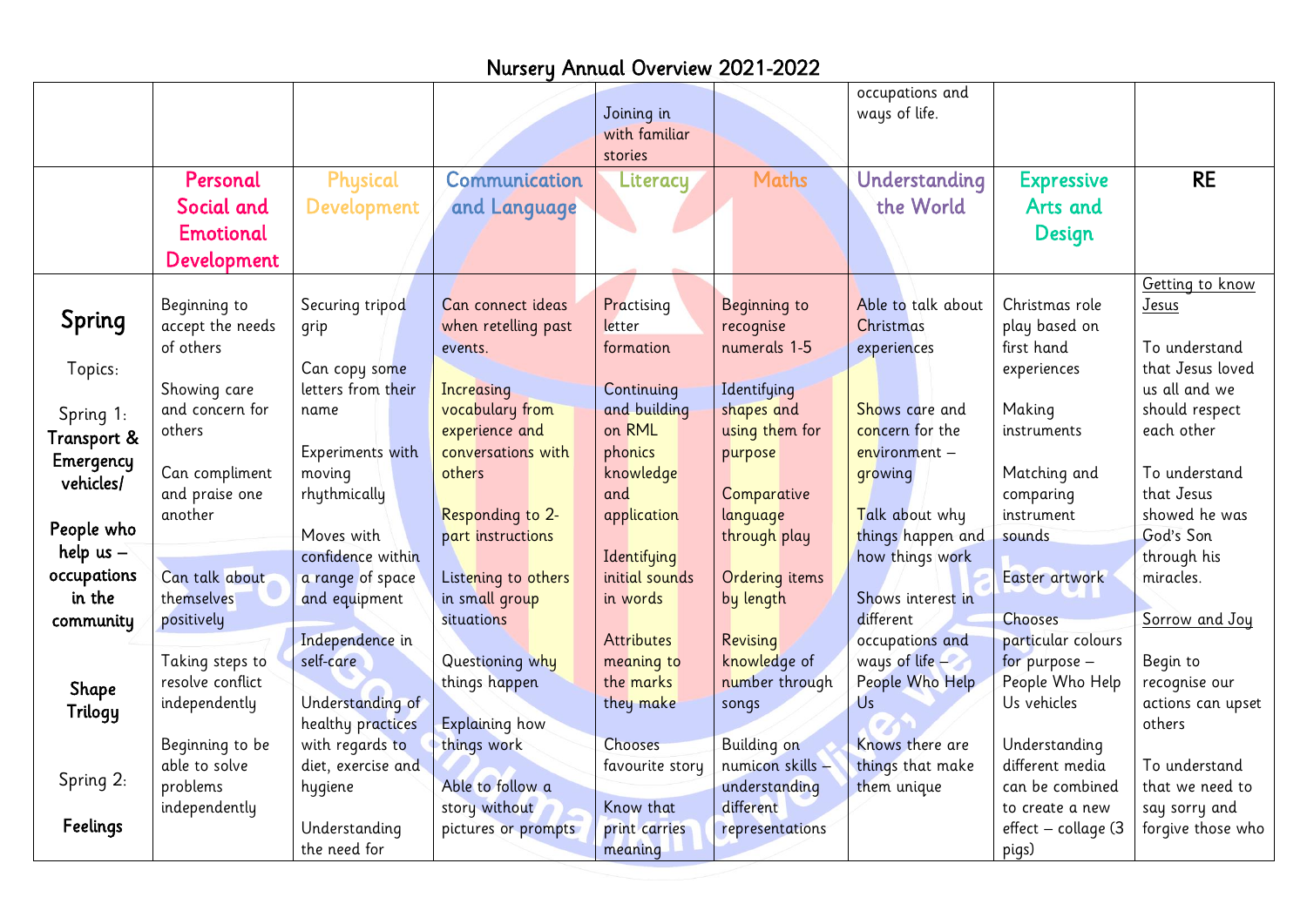| Friendship<br>Traditional<br>Tales         | Explains own<br>understanding<br>and asks relevant<br>questions    | safety,<br>considering and<br>managing risks<br>when carrying<br>out tasks |                                                                                           | Able to read a<br>story using<br>pictures cues<br>Continues a<br>rhyming string | of number - tens<br>frames<br>Counting objects<br>(1:1)<br>correspondence)<br>Beginning to<br>match numeral<br>to quantity | Can complete a<br>simple programme<br>on the computer                            |                                                                   | hurt us like Jesus<br>did<br>To think about<br>ways that we can<br>help others to feel<br>happy. |
|--------------------------------------------|--------------------------------------------------------------------|----------------------------------------------------------------------------|-------------------------------------------------------------------------------------------|---------------------------------------------------------------------------------|----------------------------------------------------------------------------------------------------------------------------|----------------------------------------------------------------------------------|-------------------------------------------------------------------|--------------------------------------------------------------------------------------------------|
|                                            | Personal<br>Social and<br><b>Emotional</b><br>Development          | Physical<br>Development                                                    | Communication<br>and Language                                                             | Literacy                                                                        | <b>Maths</b>                                                                                                               | Understanding<br>the World                                                       | <b>Expressive</b><br>Arts and<br>Design                           | <b>RE</b>                                                                                        |
| Summer                                     | Understanding<br>$expectations -$<br>relation to<br>Reception      | Mastering tripod<br>grip on a range<br>of mark making<br>tools             | Continuing to extend<br>vocabulary<br>Beginning to talk                                   | Linking<br>sounds to<br><b>letters</b>                                          | Recognising<br>numerals 1-10<br>Counting objects                                                                           | Can talk about<br>some things they<br>have observed $-$<br>growing               | Creates<br>movement in<br>response to music<br>- Let's move       | New Life<br>Beginning to<br>understand the<br>Easter story.                                      |
| Summer 1:<br>Growing<br>plants<br>Robots & | <b>Transition to</b><br>Reception<br>Dealing with                  | Beginning to<br>form recognisable<br>letters -<br>independently            | using a range of<br>tenses.<br>Introduces a<br>storyline into play                        | <b>Making books</b><br>– helicopter<br>stories<br>Beginning to                  | $1:1$ with<br>accurate number<br>names<br>Finding total of                                                                 | Can complete a<br>simple programme<br>on the computer                            | Sings to self and<br>makes up songs<br>Explorative<br>$artwork -$ | Understand that<br>this story shows<br>us that he truly<br>was the Son of<br>God.                |
| Aliens                                     | change<br>Explains own<br>understanding<br>and asks<br>appropriate | writing name on<br>work.<br>Able to make<br>shapes using<br>fingers and    | Uses talk to organise<br>thoughts and ideas<br>Listens and responds<br>to ideas expressed | segment and<br>blend cvc<br>words.<br>Independently<br>ascribing                | 2 groups by<br>counting on<br>One more/less<br>Beginning to                                                                | Using ICT<br>hardware to<br>activate software<br>- Beebots<br><b>Talks about</b> | creating robots<br>Creating own<br>helicopter stories             | Beginning to<br>understand the<br>ascension story $-$<br>Jesus said                              |
| Summer 2:                                  | questions of<br>others<br>Confident to<br>conduct                  | equipment e.g.<br>pen<br><b>Nursery Sports</b><br>Day                      | by others - circle<br>time                                                                | name to<br>pieces of work<br>Forming<br>recognisable                            | estimate<br>amounts<br>Language<br>related to:                                                                             | specific events to<br>them                                                       | Manipulates<br>materials to<br>achieve planned<br>effect          | goodbye to his<br>friends.<br>The Church                                                         |